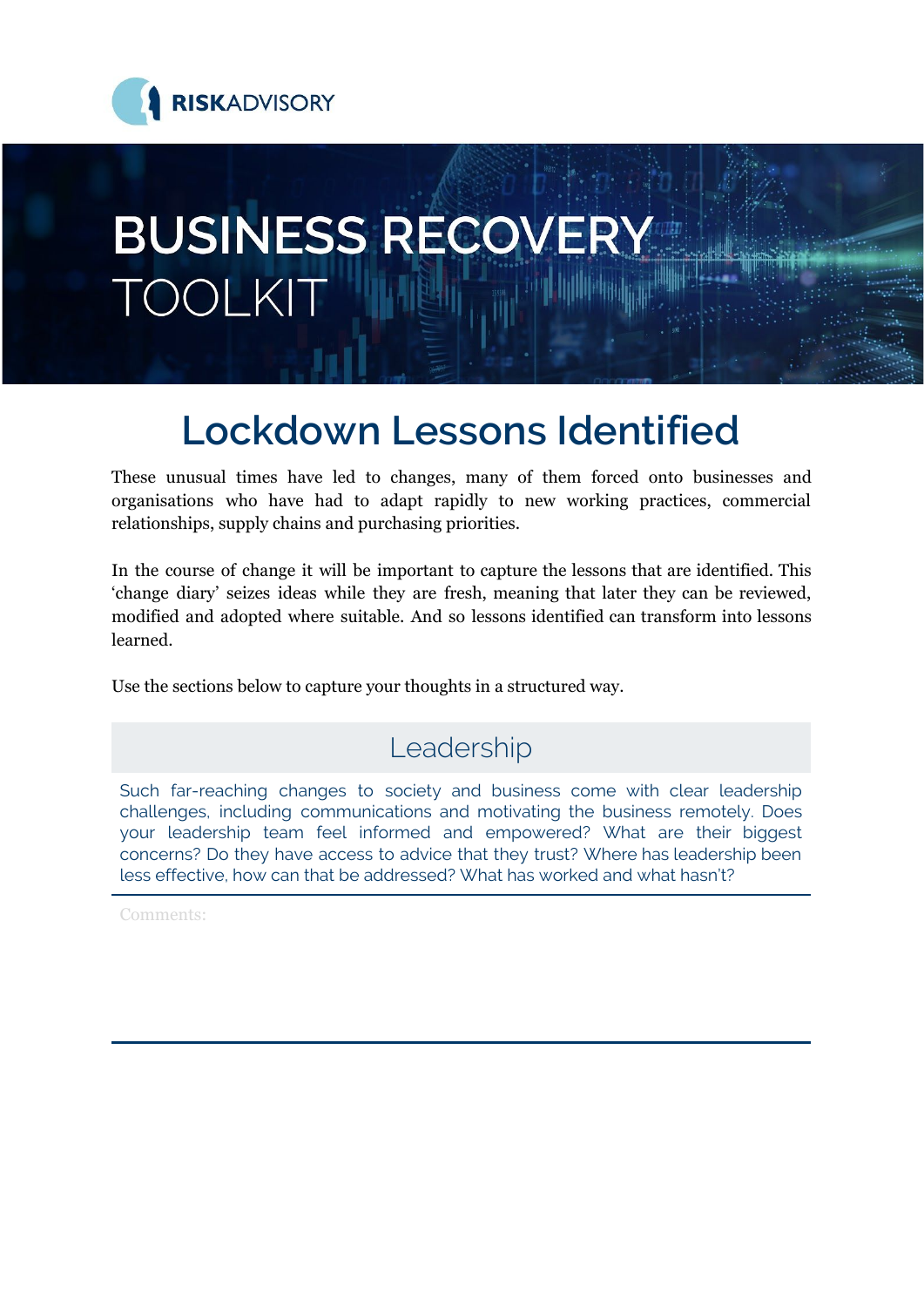

#### Financials

Furloughing, the PPP in the US, business loans, are all matters that have been unexpected but are providing crucial lifelines. Increasing debtor days are an increasingly common factor. Have your financial systems borne up to this change in business normality? Do you have access to the information that you need - how can that be improved? Anticipating further lockdowns, how would you change your financial model - are there initiatives to introduce? Were you able to make all payments to employees, tax authorities, contractors, supply chain? Did payroll work well? Did everyone have their bank cards, did account redundancies function? What has worked well and what hasn't?

Comments:

### Personnel/HR

Managing the workforce remotely and navigating HR minefields have been two themes of the recent lockdown. Were your pay, reporting, and people-management systems sufficiently robust for this event? Did you have well thought out working from home policies? Have you been able to check in with your staff, do you know their health status? Did you get the staff feedback processes right? Did you focus on well-being - how did you do that? Did you have regular all staff meetings? What methods of internal communications did you use to ensure that your staff were consulted with and well informed? Did you run any staff surveys? What themes did you use and what were the outcomes? What informed your decisions around returning to work following the lockdown? What has worked and what hasn't?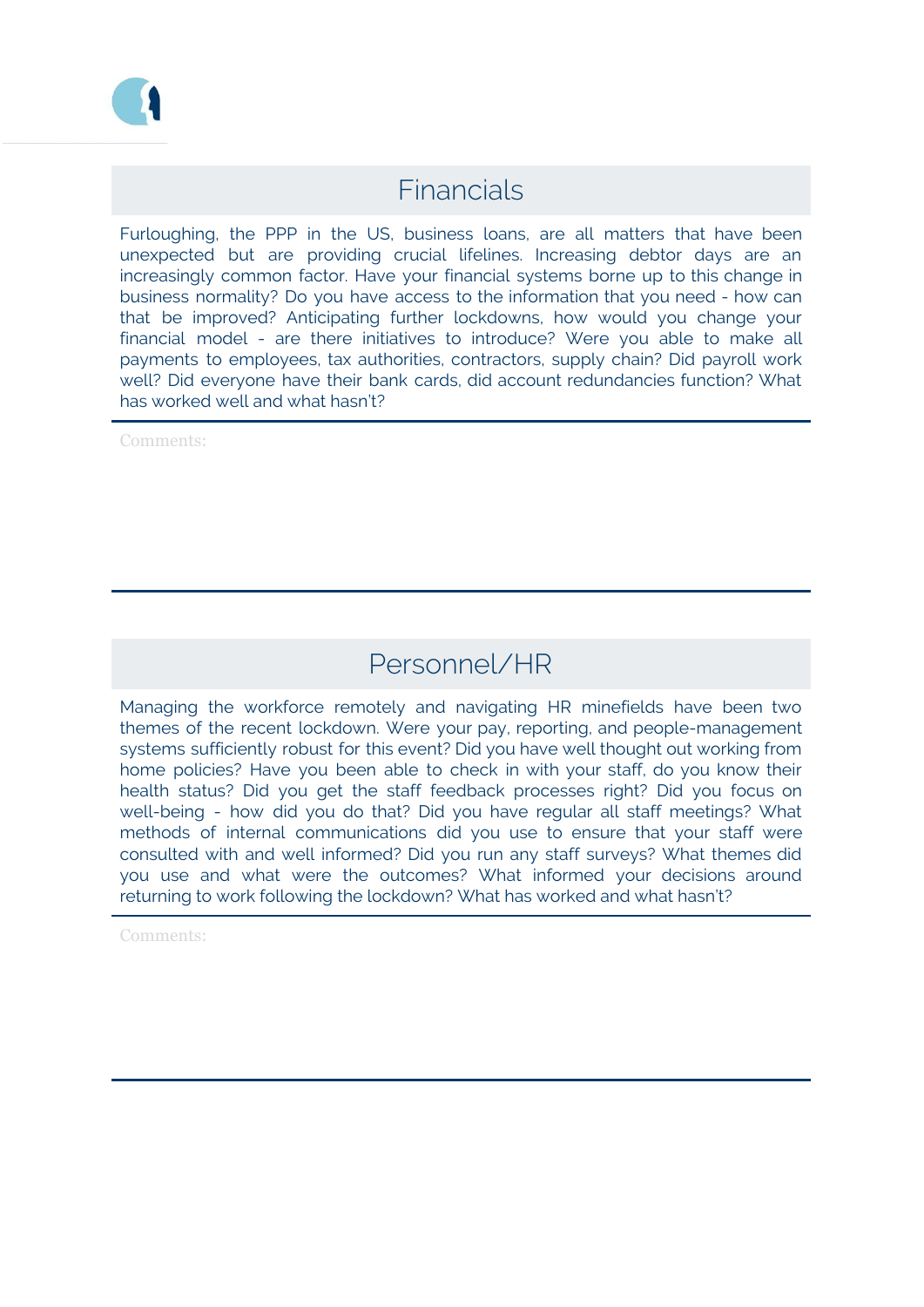

#### **Security**

Protective security exists across three fields: **Physical** (gates, guards, access control) **Personnel** (staff screening, insider threat) **Cyber** (network protection, architecture design, user protocols).

## Physical Security

Have your physical security measures been acceptable? If third party providers have not been available, what will you do in future? How have you gained assurance about the physical security of your premises - what to improve for next time? What has worked and what hasn't?

Comments:

#### Personnel Security

This period has meant significant challenges for businesses and their staff. Some staff might feel aggrieved about their treatment. Have you tracked any harmful actions by disaffected staff (insider threat)? Are you confident you would know if that is happening? How would you design staff security systems differently, next time? Do you conduct staff pre-employment screening and has it been effective? What has worked and what hasn't?

Comments:

# Cyber Security

Working from home has meant, for many, huge reliance on digital communications - in turn meaning that cyber-security has become increasingly crucial. Have you had any incidents and could they have been avoided? Have you been under or over-provided in cyber-security support? Do you feel that your cyber-providers have managed your systems well? What has worked well and what hasn't?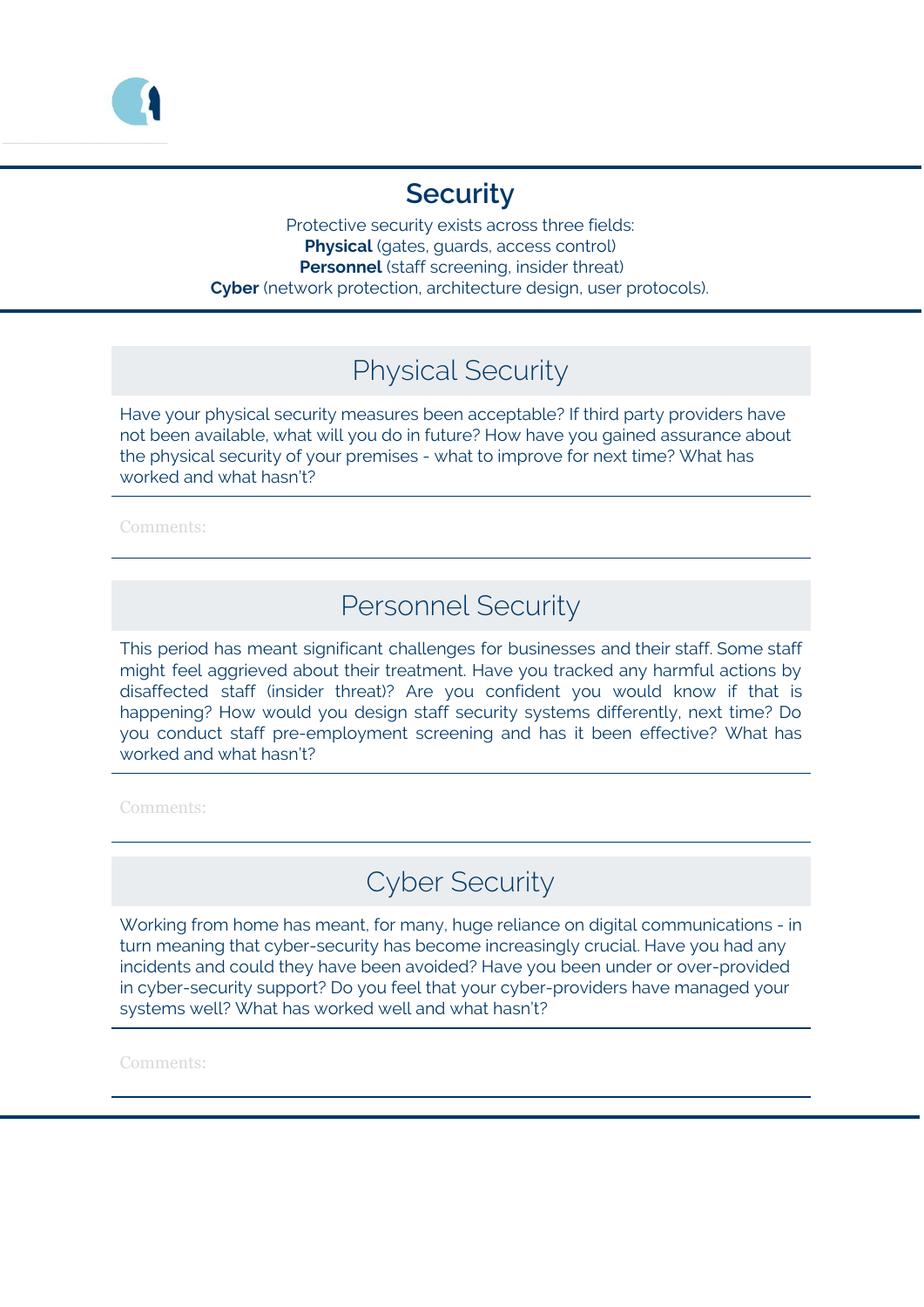

#### Policies, Procedures, Plans (PPP)

Not many organisations accurately forecasted this pandemic to the extent of having robust policies, procedures and plans. What have you since implemented? Are those PPP captured or are they still informal? What thinking, leading to PPP, can you be doing to be better prepared? Have you planned for coming out of lockdown - and possibly going into a second lockdown? What has worked and what hasn't?

Comments:

# **Training**

Training can be collective or individual development. What training do you wish you had completed? What will you programme now as a priority? Are you set up for online training? Do you have preferred providers? If you go into lockdown again, what is your training programme? What has worked and what hasn't?

Comments:

## Equipment

It is quite possible that organisations might have to go into lockdown again in the future. What equipment did you wish you had for this lockdown? Are there equipment investments you can make for the future? Can you repurpose existing equipment? What has worked and what hasn't?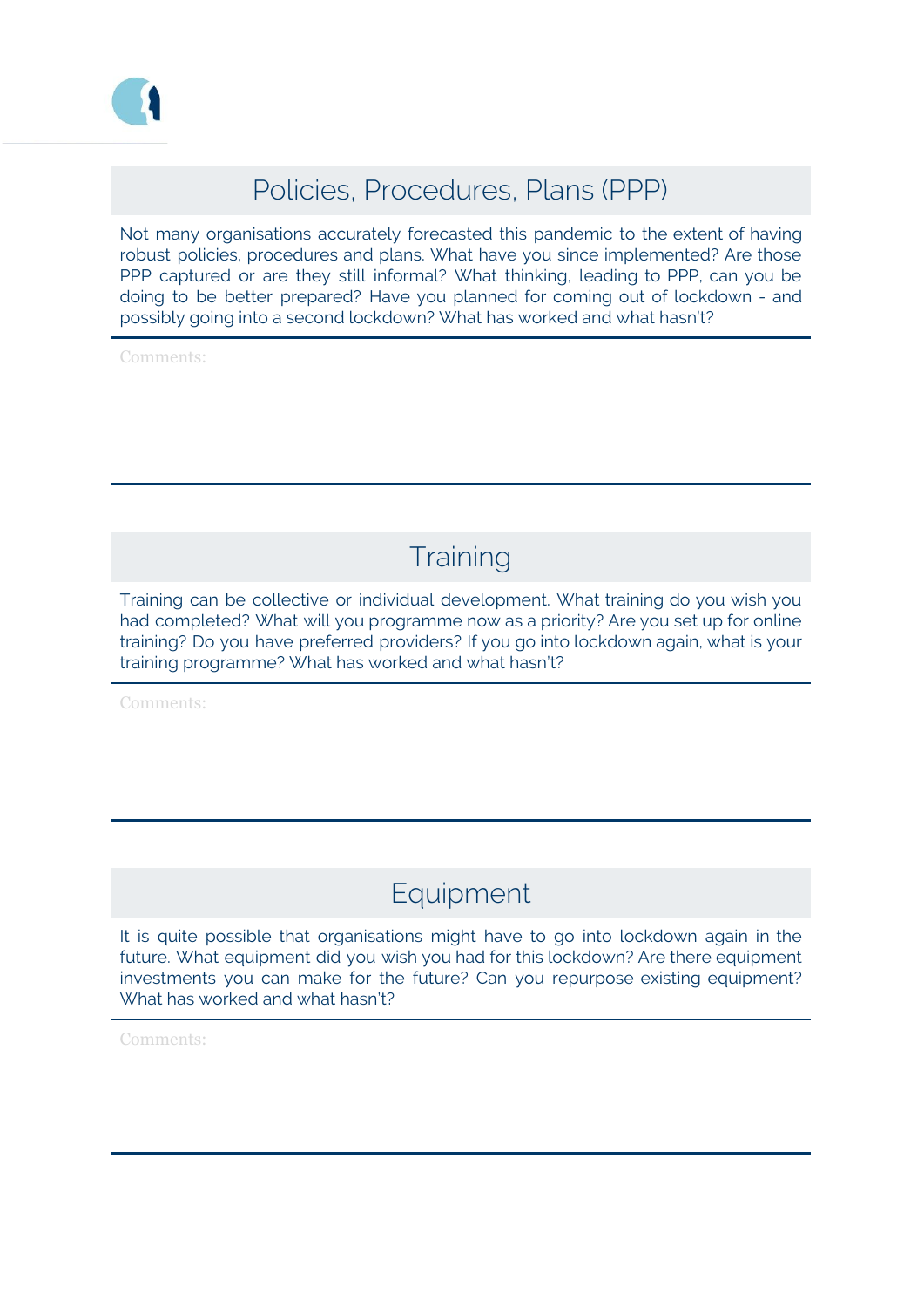

#### Infrastructure

The Covid-19 lockdown has accelerated the move to working from home for many organisations. For others it has meant a fundamental review of infrastructure to allow for social distancing. What infrastructure lessons can you identify? Are you locked into long-term leases, can they be adjusted? What do you envisage your infrastructure needs will be in future? Does your IT infrastructure support the styles of working you have or may have to adopt? Were software licenses able to be transferred to other computers? What has worked and what hasn't?

Comments:

# Information

Moving your data, as well as securing it, is a priority for many businesses. The paper files and reference books on the shelf in the office are not so useful to home workers. Have you been able to share information remotely? Have you had the information you need in a form that was useful? Have you found new sources of information - did you share them across the business? Do you know enough about new supply chains, new markets? What has worked and what hasn't?

Comments:

#### **Organisation**

With the workforce observing social distancing or working from home, it might be that previously reliable organisational structures have not been so effective. What changes have you made to how you organise? Are your systems set up to accommodate these changes? Will your organisation change back? Can you imagine one lockdown organisational structure and a different one out of lockdown? What has worked and what hasn't?